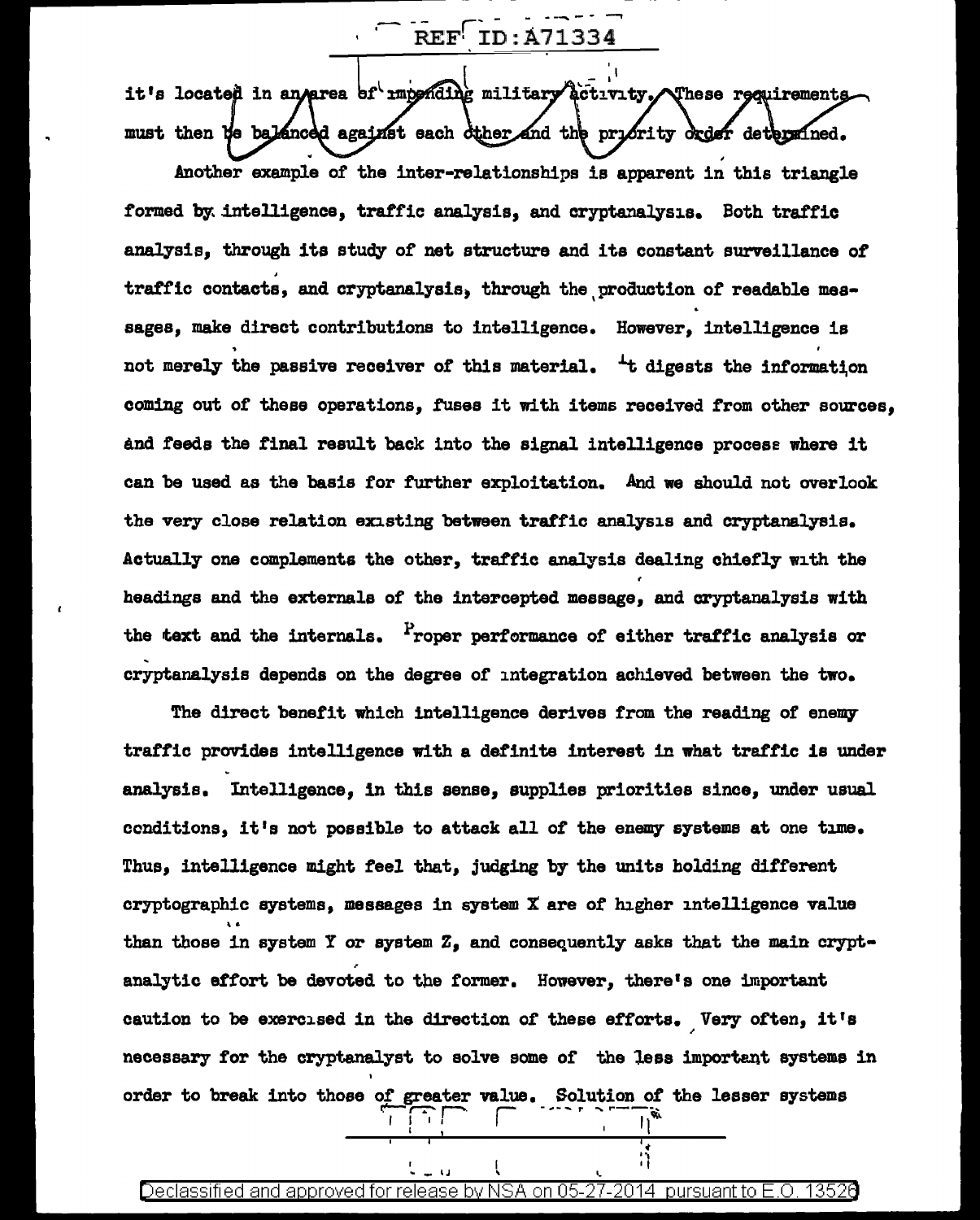ID:A71334  $\begin{array}{|c|c|c|c|}\n\hline\n\text{REF ID: A71334}\n\hline\n\end{array}$ 

1-..., I ..., - - -;::

. .\_

I wish I had the time to give you a detailed picture of such a unit which was one of several under my command in France from the middle of August 1944 to the end of hostilities in Europe. I can give you a few details only and show you a few pictures which may give you some idea of the extent of the operations. I'll also cite a few examples of the results achieved. The unit I've in mind was known as Signal Security Detachment "D", which began field operations in the middle of August 1944 and operated quite effectively until the end of hostilities in Europe.

~ ' ~ t I f  $\vert$ 

!  $\mathbf{I}$ 

 $\left\{ \right.$  $\mathfrak{f}$ ~  $\Big($ '

The mission of the Detachment was the procurement of signal intelligence from the solution of German medium- and low-grade tactical codes and ciphers for the AC of S, G-2, 12th Army Group; the coordination and technical super-' vision of the Signal Radio Intelligence Companies and Signal Service Companies operating under units assigned to 12th Army Group; and technical liaison with adjacent Army Group Signal Intelligence units and with those of higher headquarters. The Detachment was also charged with the responsibility of enforcing the general signal intelligence policies of the War Department, Hq. ETOUSA, and 12th Army Group, among the Signal Radio Intelligence units of 12th Army Group.

As I've already indicated, Detachment  $"D"$  was charged with the responsibility of passing to the Assistant Chief of Staff, G-2, 12th Army Group, signal intelligence procured from the analysis of enemy low-grade and medium-grade . tactical traffic. This was accomplished in two ways.

 $\cdot$ (1) Direct telephone communication was available until 4 March 1945, when, due to the tactical situation, the Detachment operated too far in advance or tactical headquarters to allow utilization of metallic telephone lines. However, radio or teletype (or both) links maintained constant communication from that date onwards. The appointment on 3 February 1945 of a liaison officer

;--r- r""" --- I I I

l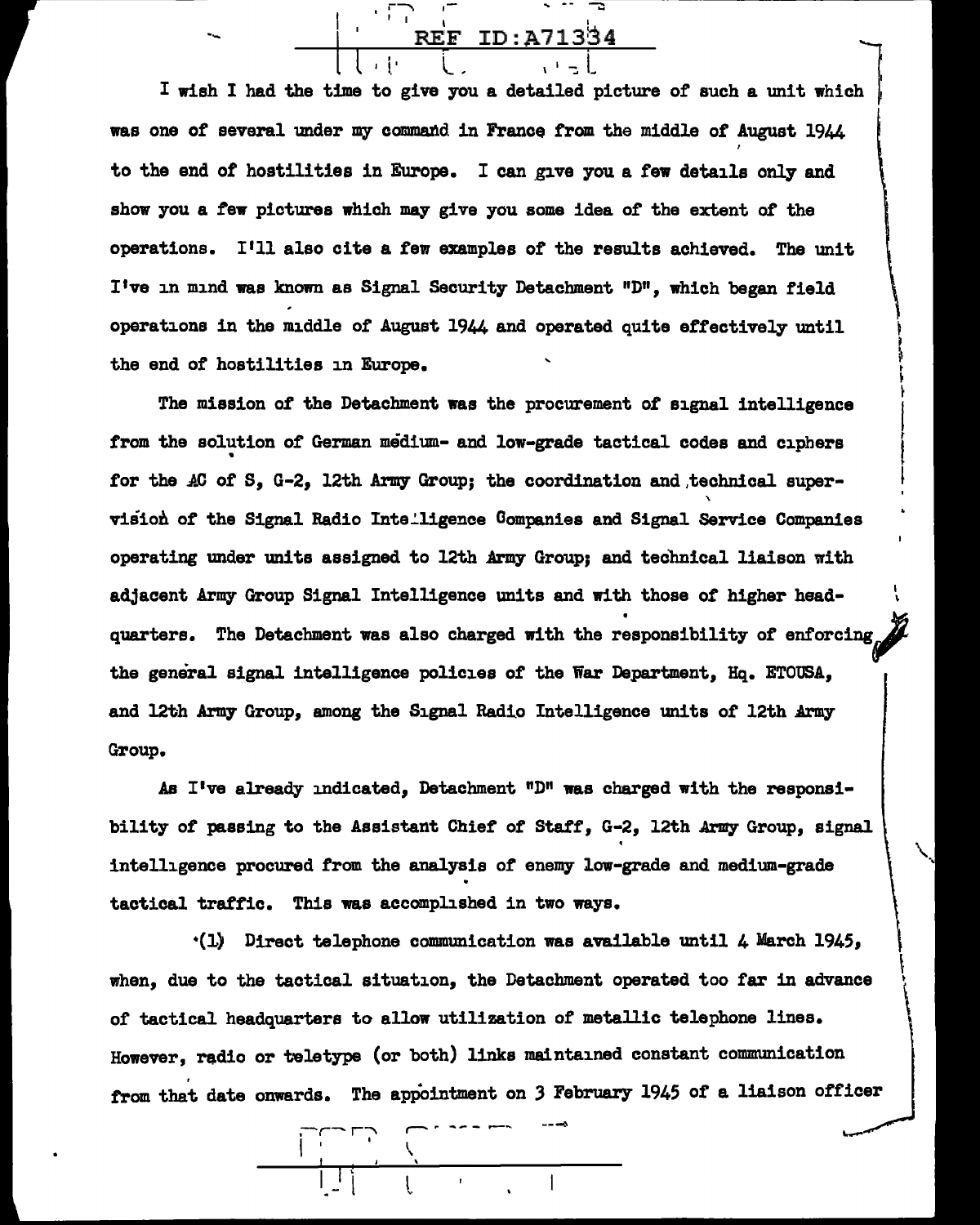$\begin{bmatrix} 1 \\ 1 \end{bmatrix}$  ,  $\begin{bmatrix} 1 \\ 2 \end{bmatrix}$  ,  $\begin{bmatrix} 1 \\ 2 \end{bmatrix}$  ,  $\begin{bmatrix} 1 \\ 2 \end{bmatrix}$ REF ID:  $\begin{matrix} 1 & 1 & 1 \\ 1 & 1 & 1 \\ 1 & 1 & 1 \end{matrix}$ <br>Bection also aided in the smother ا - اساس - اساس - اساس - اساس - اساس - اساس - اساس - اساس - اساس - اساس - اساس - اساس - اساس - اساس - اساس - ا<br>اساس - اساس - اساس - اساس - اساس - اساس - اساس - اساس - اساس - اساس - اساس - اساس - اساس - اساس - اساس - اساس<br>

from the Detachment to G-2 Section also aided in the smooth flow and inter-I pretation or signal intelligence.

(2) All pertinent technical reports published by the Detachment were transmitted daily to G-2 Section. These reports supplemented and enlarged upon the information already passed to the G-2 Section by communication means previously described.

The complete record of all signal intelligence, of immediate value only, transmitted to G-2 Section by telephone-radio or teletype is much. too voluminous for me to tell you about. All I can indicate here is to say that from I 1 September 1944 to 1  $_{\rm{pri1}}$  1945 the unit gave G-2 over 1400 items of signal in't1tlligence derived from German medium-grade ciphers, 630 items derived from low-grade codes and ciphers, and 160 items derived from traffic analysis and D/F work. '

It's not possible to evaluate the signal intelligence made available to G-2 Section, either in the form of immediately applicable information (i.e., location of division or army ammunition, supply and fuel dumps, command posts, etc.), or in the form of confirmation of prisoner-of-war reports, large scale $^{\dagger}$ movements or intentions of m&Jor enemy formations and the appearance of new battle units in a given sector. But I can say that the daily G-2 Intelligence Smnmary made great use of the signal intelligence supplied by the Detachment, two out of every three items being information provided by the unit. Incidentally, this Intelligence Summary was sent by teletype, operational priority, to the following headquartars1

I

 $\mathcal{L}$ 

 $\sqrt{\frac{1}{2}}$ 

SHAEF Main 6th Army Group 21 Army Group (Main) 8th Air Force lat U.S. Army Command 3rd U.S. *Jrrq* Main 9th u. s. *J:rrq* ia1n

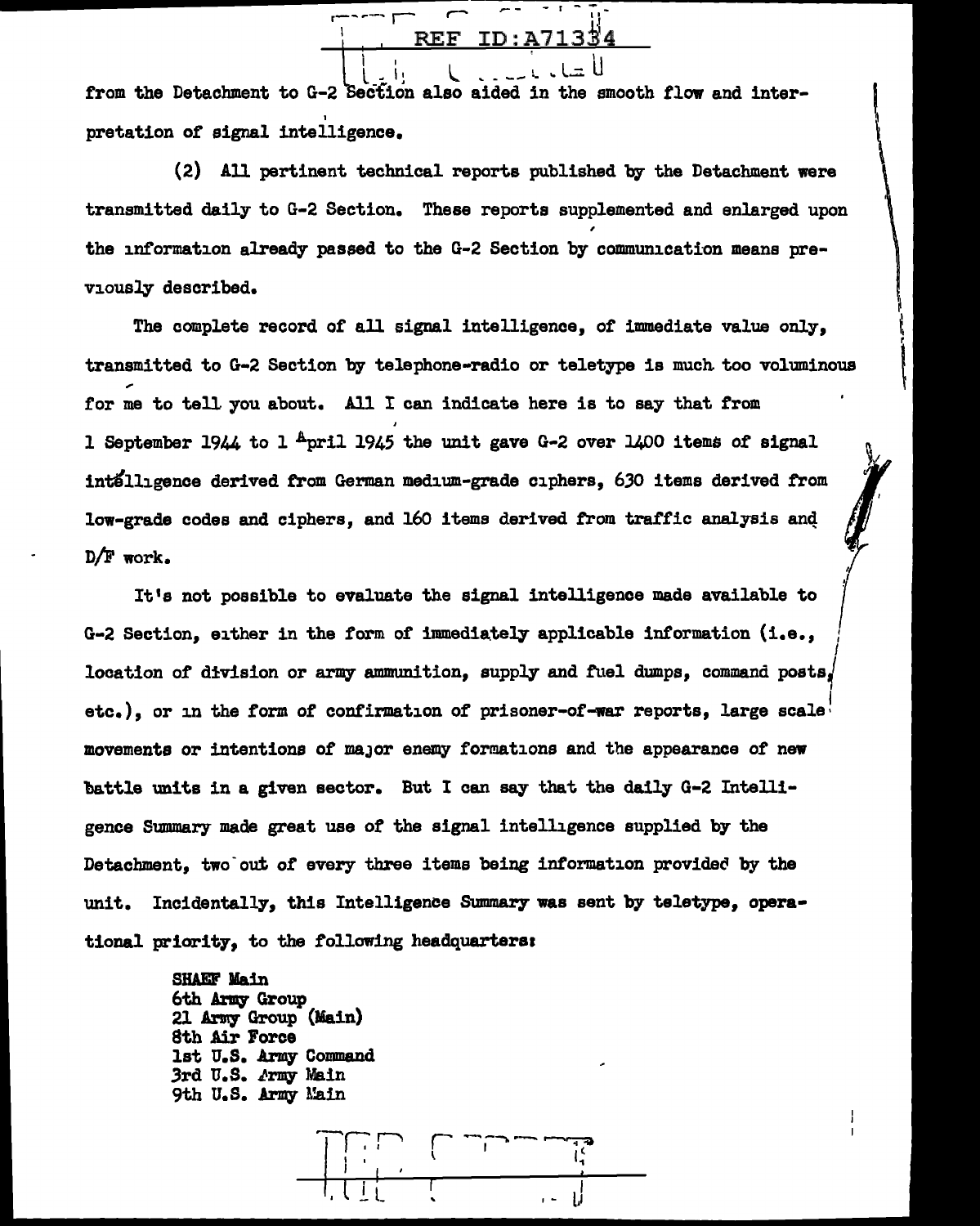## EFFIDTA71334

15th U.S. Army Forward<br>12th Army Group Main 12th Army Group Tac First Allied Airborne Army Com Z ASCZ 9th Air Force Advance

 $\frac{1}{1}$ 

Now a few words about the relationships between Detachment "D" and some other units.  $\forall t$ 's mission in connection with the signal radio intelligence units of 12th Army Group was subdivided into three categories. The first was that of reporting signal intelligence of immediate value to Army and Corps  $G-Z's$ . All technical signal intelligence of tactical value, particularly that coming from the solution of medium-grade ciphers, was transmitted daily by the most expeditious means to the Army Signal Radio Intelligence Companies. This intelli-I gence was reported to Army and Corps G-2's, as has been said; but it was also employed as a basis tor allocating intercept and direction-finding coverage priorities.

You may be interested a bit in the mechanics of forwarding the signal intelligence. The most convenient means of transmission of technical signal intelligence to the field units was radio, teletype, and courier. Two radio *f*  broadcasts, naturally in a very secure cryptographic system, were made daily. one in the morning and one in the early evening to establish coverage priorities and to assist in the preparation of technical reports for the respective G-2 Sections. Technical signal intelligence was also transmitted by the same means at any hour of the day or night when the urgency of the information so warranted.

The second mission of the Detachment in its relationships with other units ( was the consolidation *ot* technical material or all field units. All technical ~' data from the signal radio intelligence units or 12th Army Group, for example, were consolidated daily with those obtained by the two intercept units directly responsible to Detachment "D" and with data received from intercept units of the

 $-$ - $-$ I I I ' .---- - .--- r I  $\cdot$  If the set of  $\cdot$  $t = \frac{1}{2} + \frac{1}{2} + \frac{1}{2} + \frac{1}{2}$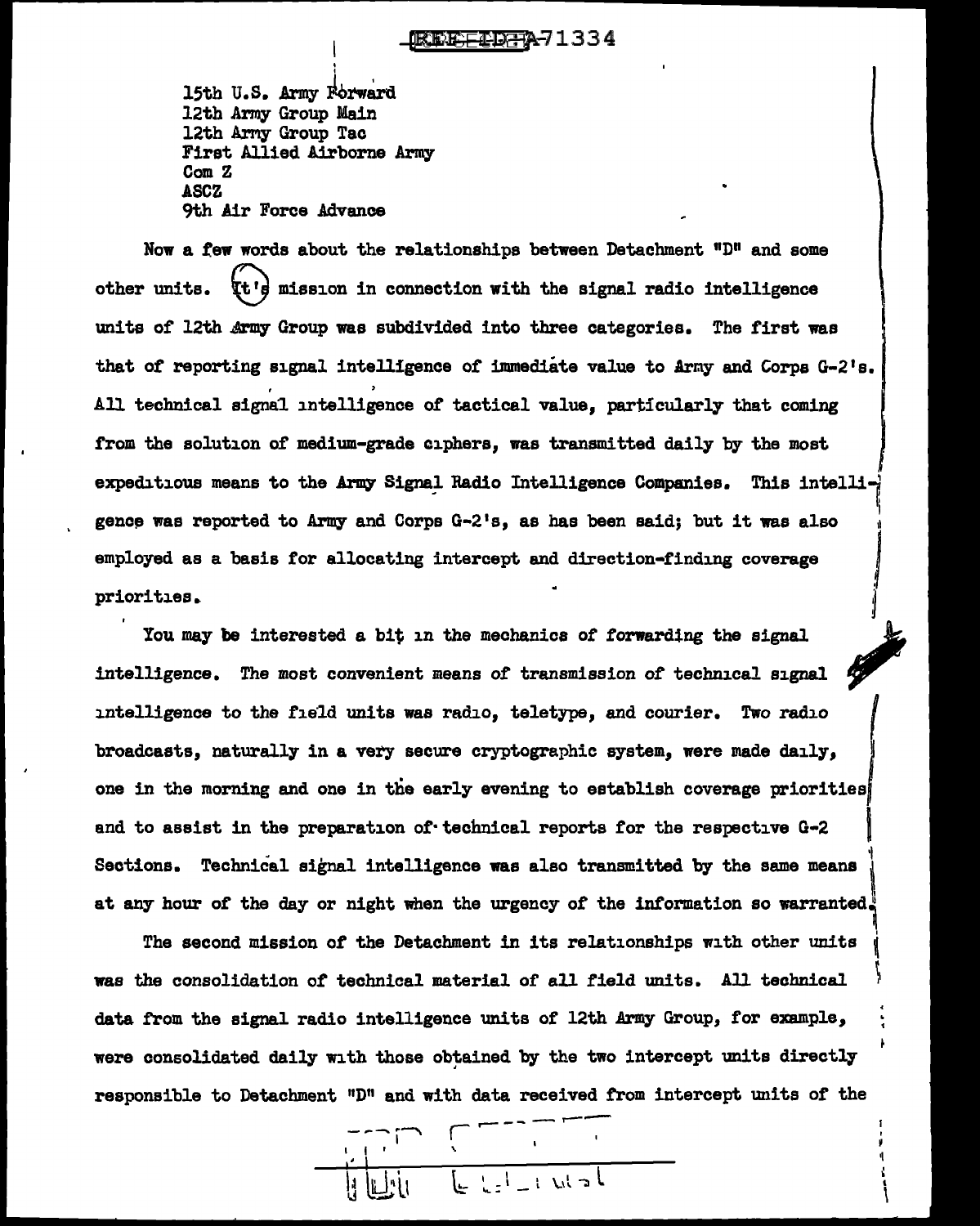## $-$ REF

 $\begin{picture}(20,20) \put(0,0){\line(1,0){10}} \put(10,0){\line(1,0){10}} \put(10,0){\line(1,0){10}} \put(10,0){\line(1,0){10}} \put(10,0){\line(1,0){10}} \put(10,0){\line(1,0){10}} \put(10,0){\line(1,0){10}} \put(10,0){\line(1,0){10}} \put(10,0){\line(1,0){10}} \put(10,0){\line(1,0){10}} \put(10,0){\line(1,0){10}} \put(10,0){\line(1$ 

 $\cdot \int$ 

i

I

~ ',

I

 $\begin{array}{c|c|c|c|c|c|c} & & & & \text{REF} & \text{ID-A71-334} \ \hline & & & & & \text{I} & & \text{I} & & \text{I} & \text{I} & \text{I} & \text{I} & \text{I} & \text{I} & \text{I} & \text{I} & \text{I} & \text{I} & \text{I} & \text{I} & \text{I} & \text{I} & \text{I} & \text{I} & \text{I} & \text{I} & \text{I} & \text{I} & \text{I} & \text{I} & \text{I} & \text{I} & \text{I} & \text{I} &$ mitted along with intelligence.  $I_n$  addition, all such data were published in greater detail in reports of the Intelligence Branch of the Detachment and dispatched to the field units.

The daily publication of the Intelligence Branch not only aided the field units in the normal execution of their missions, but provided the only means of maintaining technical continuity on enemy formations auring the frequent moves of the field units. This was particularly true when Army and Corps fronts were radically alerted, resulting in an entirely new, and frequently unfamiliar, group of enemy units facing them.

The third and last mission of the Detachment in its relatienships with other units was that connected with exercising supervisory control over operai " tions of Signal Radio Intelligence Field Units. Policies concerning operations <sup>~</sup> I I emanating from high headquarters, or those arising from within Detachment  $" D"$ from time to time, were distributed and enforced. Aid in complying with the policies was provided in the form of directives, special technical reports, and by conferences at the Detachment headquarters. Also frequent liaison visits to the field units were made by technical experts from the Intelligence Branch. Continuous liaison was maintained with 21 and 6th Army Group signal radio intelligence agencies both by personal visits and by radio-teletype and tale-  $\overline{1}$ • phone communications on a twenty-four hour basis. All technical reports published were exchanged with those two organizations.

Now let me cite only a very few of the large number of items of signal intelligence value furnished by Detachment "D".

The covername which was applied to the intelligence resulting from the solution of German medium-grade codes and ciphers was CIRO-PEARL. Examination of more than 6000 solved CIRO-PEARL messages during the few months' period of

1 11  $|\ | \ |$ الصادر الصالح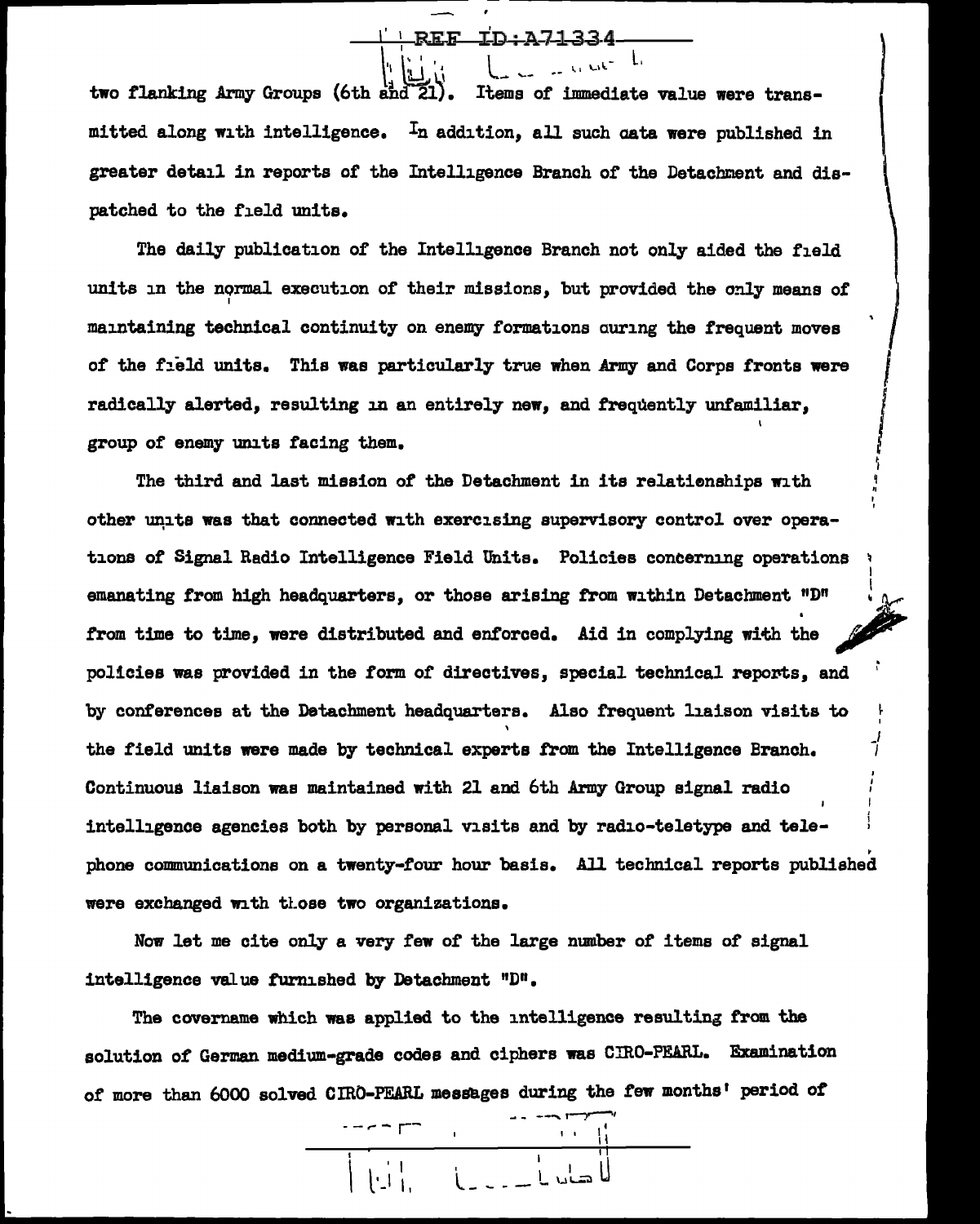active operations of the Detachment shows that the major part of all the information derived can be placed roughly into four main categories:

,-

- a. Information concerning unit locations and dispositions.
- b. Situation reports and operational directives.

l.

- c. Troop Movements.
- d. Status reports., including a variety or statistical information observed in numerous stereotypic or form reports.

 $-$  REF ID:A71334  $-$ 

Let's see the kind of data furnished under the first category. Over 90% were concerned with enemy command posts and order of battle. The fact that CIRO-PEARL.produced such information about German divisions often in as few as 8 to 12 hours after the messages had been intercepted placed an extremely high premium on the dissemination of the information.

Let's take a look at some of the information as it applied to forward areas. Naturally, information concerning unit command posts would be of deep interest. The period during which CIRO-PEARL produced the maximum intelligence, . both in quantity and in quality, occurred during the Ardennes offensive 16 December 1944 to 2 February 19 $\angle$ 5. Messages from thirteen divisional and similar formations in and near the "Bulge" area were read. The divisions listed represented the bulk of armored and mobile formations employed by the Germans during that offensive and constituted the major threat to Allied forces. Consequently, the CIRO-PEARL intelligence gained from these formations not only indicated accurately the trend of operations carried out by all enemy units within the "Bulge", but also provided G-2 with reliable information at a time when other intelligence sources were relatively unproductive or non-existent.

'

The 130 PZ "LEHR" Division provided the most noteworthy example of continuous information during this period, particularly in the matter of divisional element CP's. Here are two or three CIRO-PFARL messages of 17 January 1945, selected to illustrate examples of high priority division and divisional element CP locationat

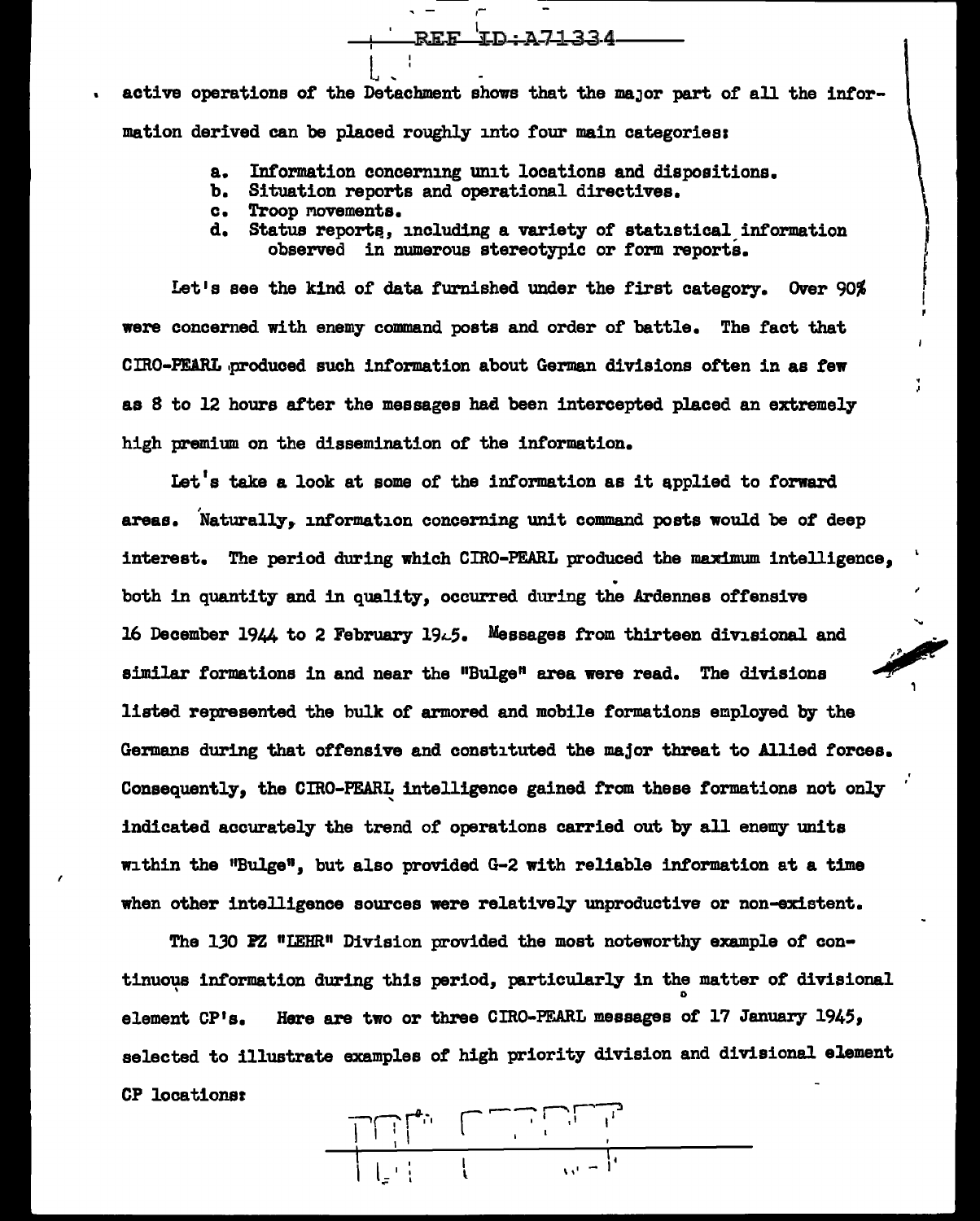

r ~ I I

> ~ '<br>\  $\Gamma$ •

I•  $\ddot{\phantom{0}}$ I

II ~.

'

I I I I

"Kp/Pi Btl 130, for delaying action, will be with PGR 902 in the future and will move into TAVIGNY"

Often, CIRO-PEARL provided-intelligence concerning the sectors which enemy units occupied or were to occupy, giving information or high value regarding I I unit disposition from an order-of-battle point of view. Messages which announced main lines *ot* resistance, outguard lines *ot* resistance, sector boundary lines, <sup>~</sup> sector junction points, and neighboring units frequently afforded G-2 clear and reliable estimates *ot* specific enemy situations. There isn't time to give you more than one example:

**"SS PZ Grenadier Regt 3 'Deutschland' is at EIBEUF; SS PZ Grenadier Regt 4 'Der Fuehrer' is in the FORET D'EIBEUF.** Boundary line (between regiments): railroad. Front and reconnaissance to the southeast. Artillery located east of BOSC-ROGER EN ROUMOIS. Reconnaissance battalion with DIV reserve at LE THUIT (several in area).<sup>11</sup>

During the ten-month period under review, it was observed that the CIRO-PEARL intelligence *ot* widest scope and greatest interest originated in messages involving enemy situation reports and field orders. It was noted that whenever the enemy was retiring rapidly or otherwise engaged in extremely fluid combat, *ot*  the need/subordinate enemy units *tor* precise and cUrrent information concerning their immediate situation (and also concerning the disposition and condition ot Allied forces in or out or contact) elicited numerous detailed and accurate ' situation reports and operational directives on the part *ot* headquarters, / generally at division level. Situation reports originating with Division Ia (operations) and passed down to lower commands included not only information concerning friendly and enemy troops, but also specific orders and directives which were to take effect as a result of the situation indicated. Intelligence

I<br>I I I I  $\lfloor \bigcup_{i=1}^n \bigcup_{j=1}^n \bigcup_{j=1}^n \bigcup_{j=1}^n \bigcup_{j=1}^n \bigcup_{j=1}^n \bigcup_{j=1}^n \bigcup_{j=1}^n \bigcup_{j=1}^n \bigcup_{j=1}^n \bigcup_{j=1}^n \bigcup_{j=1}^n \bigcup_{j=1}^n \bigcup_{j=1}^n \bigcup_{j=1}^n \bigcup_{j=1}^n \bigcup_{j=1}^n \bigcup_{j=1}^n \bigcup_{j=1}^n \bigcup_{j=1}^n \bigcup_{j=1}^n \bigcup_{j=$ r I ل \_ المداحدة مع مع العامدة أ الله مصناعة التاريب أن المراجع ال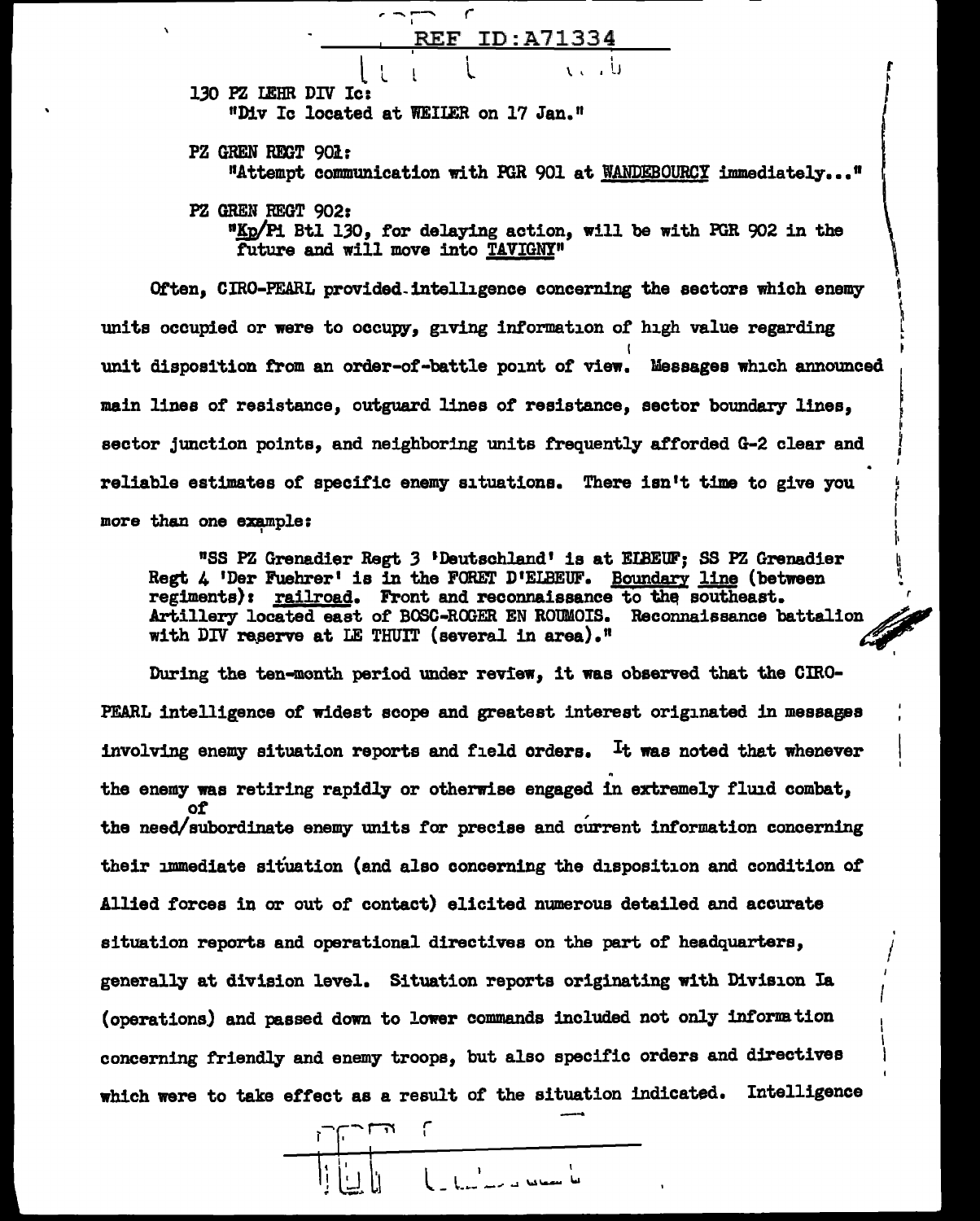--r-I' REF ID:A71334  $\left(\begin{array}{ccc} 1 & -1 \end{array}\right)$  ,  $\left(\begin{array}{ccc} 1 & -1 \end{array}\right)$ i.

concerning Allied disposition was most reliably reported in divisional Ic (Intelligence) reports and in situation reports emanating trom divisional reconnaissance and artillery elements.

From CIRO-PEARL analyses, numerous announcements *ot* enemy unit troop movements came to light during the campaign in the West. Although most intelligence items of this nature dealt with localized redispositions and main-line-of-resistance readjustments, several notable instances of large scale and fairly long term troop movements appeared, involving formations up to the size of a division.

For the purposes of this lecture, the rail movement of the armored and heavy weapons elements of 10 SS PZ  $\tilde{\nu}_{1v}$  "Frundsberg", from their rest and refit area in Holland southward to join the main body of the division, are of interest. A series of CIRO-PEARL communications pertaining to this rail movement were read I from 13 to 19 December 1944, at the time when the Ardennes offensive was getting. under way. Just previous to this period the PZ Gren R<sub>e</sub>gts (less heavy weapons companies) *ot* 10 SS PZ Div were attempting to hold back the Allied drive north- , east of Aachen. The rest of the division was refitting in Holland, in the area  $\overline{33}$ of RUURLO. There isn't time to go into the details, but suffice to say that practically every movement was noted in the messages and complete intormation was made available to G-2, by virtue or almost immediate CIRO-PEARL intelligence from each day's messages.

A prolific source of CIRO-PEARL intelligence was found in communications which contained a variety of unit status reports. The major part of these reports was transmitted in stereotypic fashion, but according to a special itemized form, the headings or titles of which we didn't know at first. Consequently, detailed study had to be made in the case of each individual message in order that exact interpretation could be effected. Unit Status Reports

'"

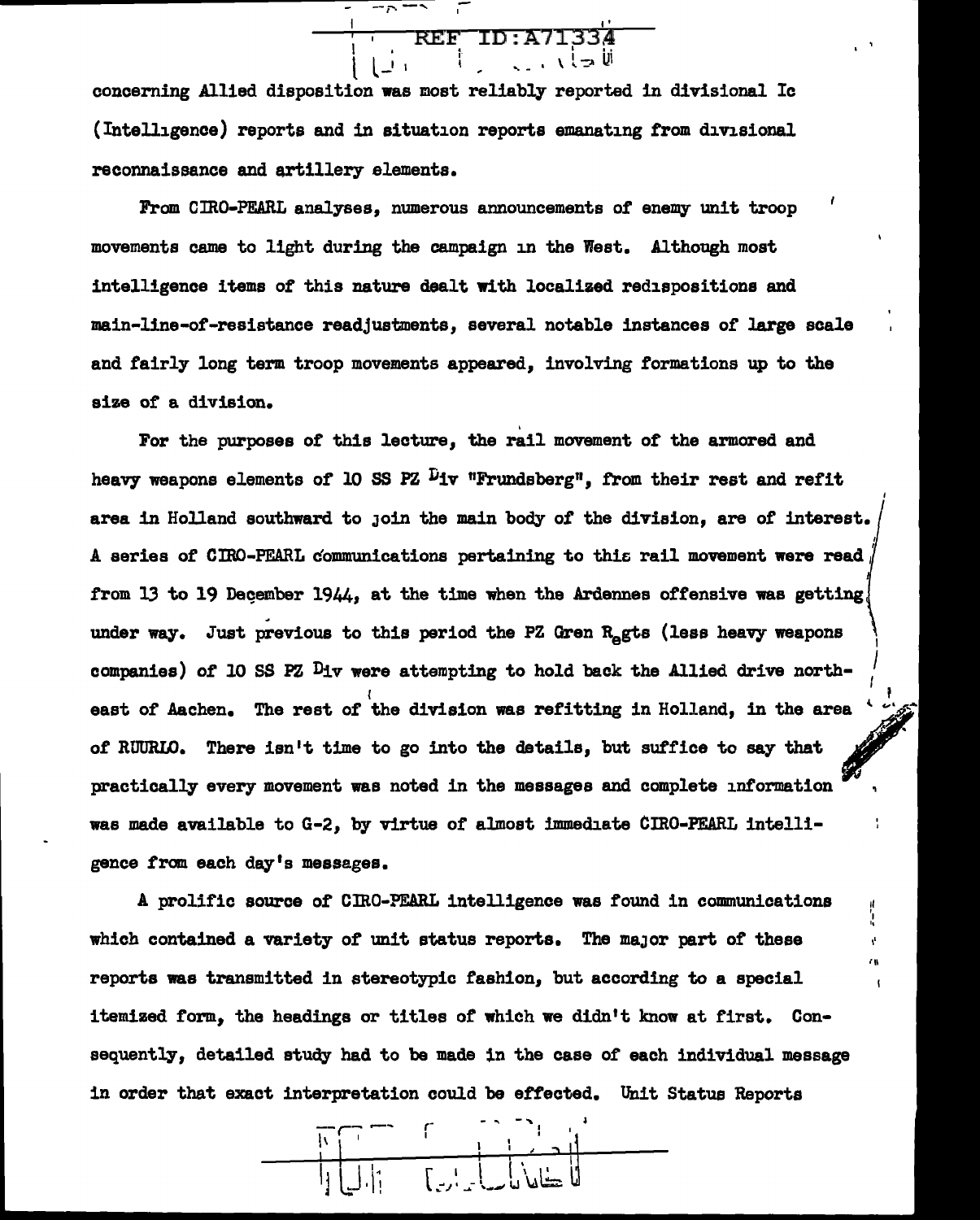-----,--.....,RE-F---+D i A713 3 4· , l I ' ' transmitted in CIRO-PEARL messages f'ell into four distinct categories= tank  $l + l - l - l - l$ ,  $l + l + l$ states; weapons states; strength reports; and supply reports.

 $r \cdots$ 

Here, for example, is the way in which a report on the state of weapons efficiency within an enemy unit often provided intelligence of importance.  $\sqrt{ }$  The following message was originated by SS PZ Jaeger Abteilung 2 of 2 SS PZ Div "Das Reich11 on 18 September 1944 during the withdrawal of the division into the Westwall at PRUEM:

> <sup>11</sup>.A/T preparedness state of' Div elementst SS "Dautschland" (SS FGR 3)  $5 \times 7.5$  cm  $A/T$  guns *5* x Puappchen (Rocket projectors) ' Kampfgruppe MILIUS (attached to 2 SS PZ Div)  $2 \times 7.5$  cm. PAK 2 x 8.8 cm. PAK/FLAX SS. <sup>11</sup>Der Fuehrer" (SS FGR 4) 3 x 7.5 cm. PAK  $1 \times 5$  cm. PAK 1 Assault gun 2 SS PZ Aufkl Abt<br>4 x 7.5 cm. PAK"  $3 \times 7.5$  cm. PAK<br>  $1 \times 5$  cm. PAK<br>  $1$  Assault gun<br>
> SS PZ Aufkl Abt<br>  $4 \times 7.5$  cm. PAK"

Casualty reports were often in detail. For example, the 341 Sturmgeschuetz Brigade, while heavily engaged in the defense of' the KOELN plain, requested on 12 December 1944 that all batteries furnish a survey of casualties sustained from "date of initial employment" until 12 December. One battery replied1

'<br>I

I I

I' I j1 I I I' '

"Casualties sustained since 31 J".lly 19.44:

I

|                  | Officers | <u>NCO</u> | Œ  |
|------------------|----------|------------|----|
| <b>Killed</b>    |          |            |    |
| Severely wounded |          | 2          | 7  |
| Lightly wounded  |          | q          | 16 |
| Missing          | 2        | 8          | 19 |
| Captured         |          | 4          |    |
| At Ft. Nazaire   |          |            | 3H |

Fuel and armnunition reports offered valuable information concerning the state of supplies. Here's an example. The SS PZ Regt 1 of 1 SS PZ Div "ISSAH", while engaged in heavy combat in the Ardennes, filed the following fuel and ammunition report with the Div Ib (Supply) on 12 January 1945:

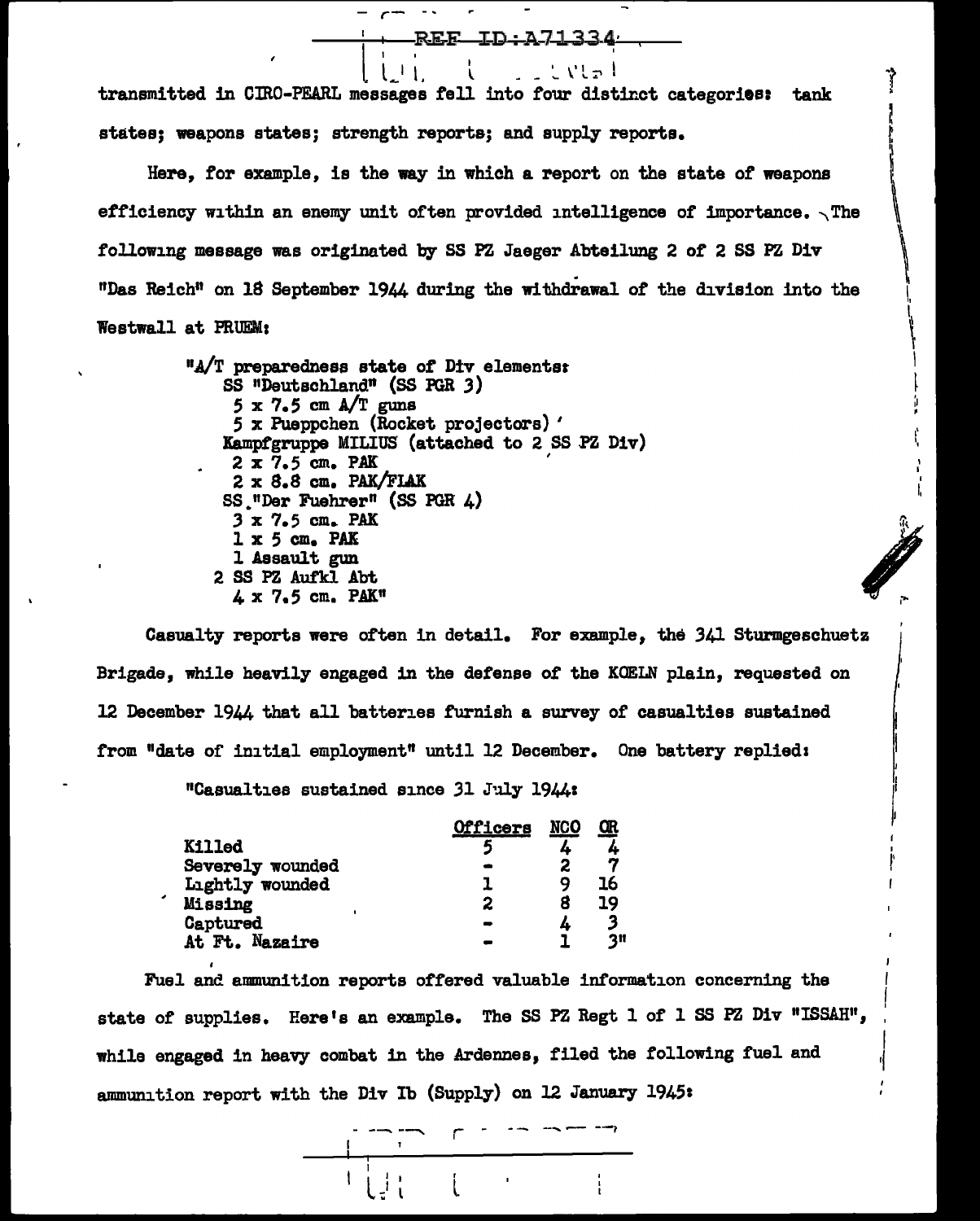$\frac{1}{1}$  is  $\frac{1}{1}$  -  $\frac{1}{1}$  -  $\frac{1}{1}$  -  $\frac{1}{1}$  -  $\frac{1}{1}$  -  $\frac{1}{1}$  -  $\frac{1}{1}$ |<br>|REF TD:A713341; "Fu.el Report 12 January: OTTO fuel allocation:-Received from Army Consumption Supply on hand Supply of Diesel fuel Motor oil Utility oil Grease .Ammo expenditure reportr 8-12 Jan. Pistol cartridges (SMK) Pistol cartridges  $(7.65 M)$ Flare cartridges (type 41) Signal cartridges (red) Signal cartridges (green) Smoke cartridges (orange) Urgent need for repaired tank and for salvage missions: 10 cbm. 10 n l n  $0.5$  n<br>3.8 n 3.8 **"**<br>0.6 **"**  $0.4$ 400 kgm. 4,500 rds.<br>200 M 200 " 20 " 10 n<br>10 u 10 II C1rTO (required) l Abt 501 (Hy Tiger Bn) DIESEL {required) 1 SS PGR *tJ*  10 cmb.  $\boldsymbol{\kappa}$ *3* " Alternatives (required)<br>
1 SS PGR<br>
Per Order: GRUHLE (Hstuf. Adju. SS PZ Regt 1)."<br>
So much for CIRO-PEARL intelligence, most of which was provided by

Per Order: GRUHLE (Hstuf. Ad.ju. SS PZ Regt 1)."

Detachment "D" in its primary mission of supplying G-2, 12th *l*:rmy Group with signal intelligence. I've already indicated that Detachment  $"D"$  had another mission, that of technical coordination of the many signal radio intelligence units assigned to tactical units for the purpose of deriving intelligence from the low-grade German coda and cipher tratfic in their immediate fronts. We called the intelligence resulting from low-grade codes and ciphers PEARL intelligence, and if time permitted I could give you numerous illustrations and examples. In addition, there was THUMB intelligence, which was that obtained by direction finding. Here's a chart which will show you how many signal radio intelligence units there were and their attachment. You'll note that there were 8 signal radio intelligence companies serving the 6th Army Group, 12th Army Group, 1st, 3rd, 7th, 9th, and 15th ... Tunies; in addition, there

I

j f<br>F<br>11

 $\mathfrak{r}$ 

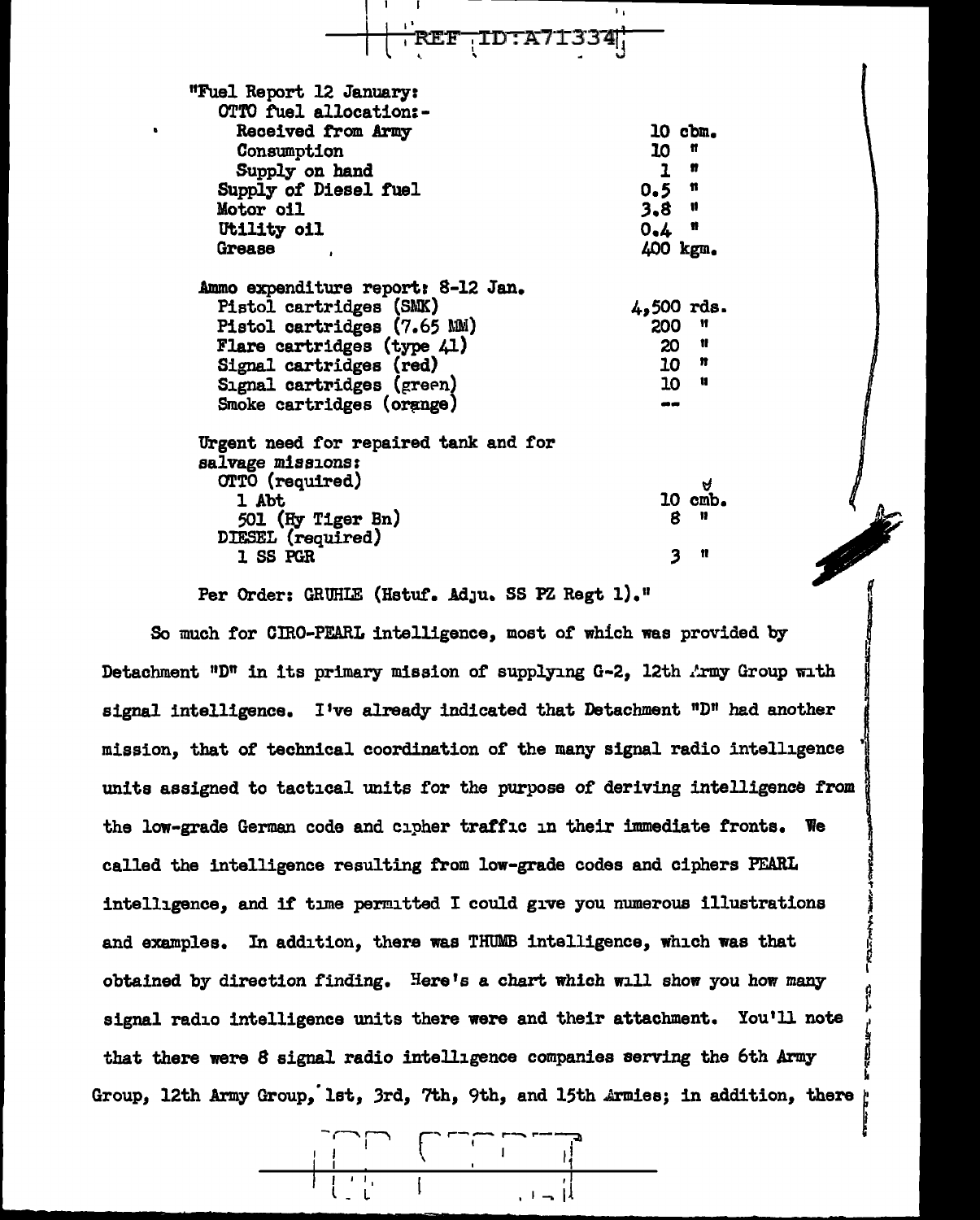$\overline{a}$   $\overline{a}$   $\overline{b}$   $\overline{c}$   $\overline{c}$   $\overline{d}$   $\overline{c}$   $\overline{d}$   $\overline{c}$   $\overline{d}$   $\overline{c}$   $\overline{d}$   $\overline{d}$   $\overline{d}$   $\overline{d}$   $\overline{d}$   $\overline{d}$   $\overline{d}$   $\overline{d}$   $\overline{d}$   $\overline{d}$   $\overline{d}$   $\overline{d}$   $\overline{d}$   $\overline{$ <u>' דר יחד ססס</u> <del>| KEE TD:V 1734 . .</del> \. l I L. l "-~ U

were two such companies serving Detachment  $10^n$ , and 14 such companies serving as many corps. Quite an aggregation, and these had somehow to be coordinated to make them effective.

Beginning in the month of September 1944, Detachment "D" assumed responsibility for all outgoing and incoming materials to and from all signal radio intelligence units or 12th Army Group. This channelization meant that a ' detailed record could be kept of all materials exchanged by the numerous field units and Detachment "D", excluding captured docwnents. This sort of arrangement was very effective in maintaining a high level of technical efficiency by all field units, since the work of each unit by itself could 1n reality not amount to very much; but when the work of each unit was supplemented and was supported by the work of all the others, the effect was not merely one of. addition but rather of multiplication. As new signal radio intelligence units came into the field, such as those or the 9th and 15th Armies, these were added to the list of units coordinated technically by Detachment "D". I may say that in executing this part of its mission, Detachment  $"D"$  did much toward molding the many field signal radio intelligence units into one large cooperating family, all with the same general mission. The results produced by all units received rapid and efficient dissemination, a factor of the highest importance in the collection and reporting or signal intelligence. But it is to be noted that collaboration, coordination, and cooperation is vital to success in this field, and that is one or the principal reasons why these radio intelligence units must be integrated within and directed technically by a single agency. Note the word integrated, because coordination of independently-controlled signal intelligence units is not as efficient as integration of those units under a central technical direction. Here's a comment from the final report of one of our large signal intelligence organizations that operated successfully in the war, the 849th Signal Intelligence Service:  $\begin{array}{|c|c|c|c|c|c|}\hline \rule{0pt}{1ex}\rule{0pt}{1ex}\rule{0pt}{1ex}\rule{0pt}{1ex}\rule{0pt}{1ex}\rule{0pt}{1ex}\rule{0pt}{1ex}\rule{0pt}{1ex}\rule{0pt}{1ex}\rule{0pt}{1ex}\rule{0pt}{1ex}\rule{0pt}{1ex}\rule{0pt}{1ex}\rule{0pt}{1ex}\rule{0pt}{1ex}\rule{0pt}{1ex}\rule{0pt}{1ex}\rule{0pt}{1ex}\rule{0pt}{1ex}\rule{0pt}{1ex}\rule{0pt}{1ex}\rule{0pt}{1ex}\rule{0pt}{1ex}\rule{0pt}{1ex}\rule{0pt}{1$ 

l